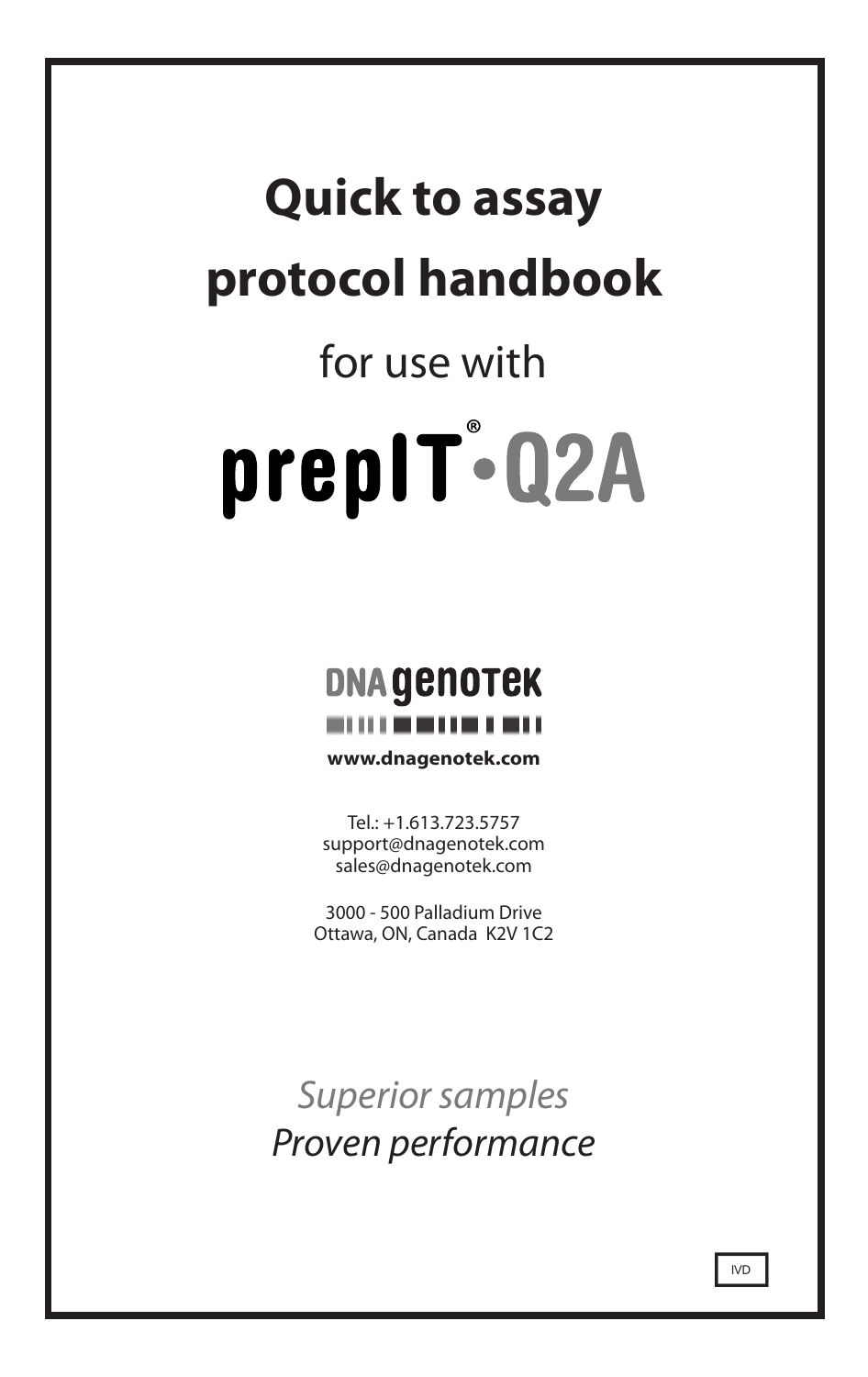## **Table of contents**

#### **prepIT•Q2A laboratory protocol**

**Product overview. . . Page 3**

**For preparation of genomic DNA from 100 µL of sample from ORAcollect (OCD-100, OCD-100A, OCR-100, OC-175) in 96-well plate format. . . Page 3**

**For preparation of genomic DNA from 100 µL of sample from Oragene (OGX-XXX) in 96 deepwell plate format. . . Page 6**

Please visit our website at **www.dnagenotek.com** for a full page version of each protocol and any additional languages.

#### **Technical support is available Monday to Friday (9h00 to 17h00 ET):**

- Toll-free (North America): 1.866.813.6354, option 6
- All other countries: +1.613.723.5757, option 6
- Email: support@dnagenotek.com

Some DNA Genotek products may not be available in all geographic regions. ®prepIT, Oragene and ORAcollect are registered trademarks of DNA Genotek Inc. All other brands and names contained herein are the property of their respective owners. All DNA Genotek protocols, white papers and application notes, are available in the support section of our website at www.dnagenotek.com.

Australian Sponsor:

Emergo Australia, Level 20, Tower II, Darling Park, 201 Sussex Street, Sydney, NSW 2000 Australia

| Label legend:                      |  |  |  |  |
|------------------------------------|--|--|--|--|
| In vitro diagnostic medical device |  |  |  |  |
| Catalog number                     |  |  |  |  |
| 15℃ / 25℃ Storage instructions     |  |  |  |  |
| Manufacturer                       |  |  |  |  |
| I ot number                        |  |  |  |  |
|                                    |  |  |  |  |

#### **Patent (www.dnagenotek.com/legalnotices)**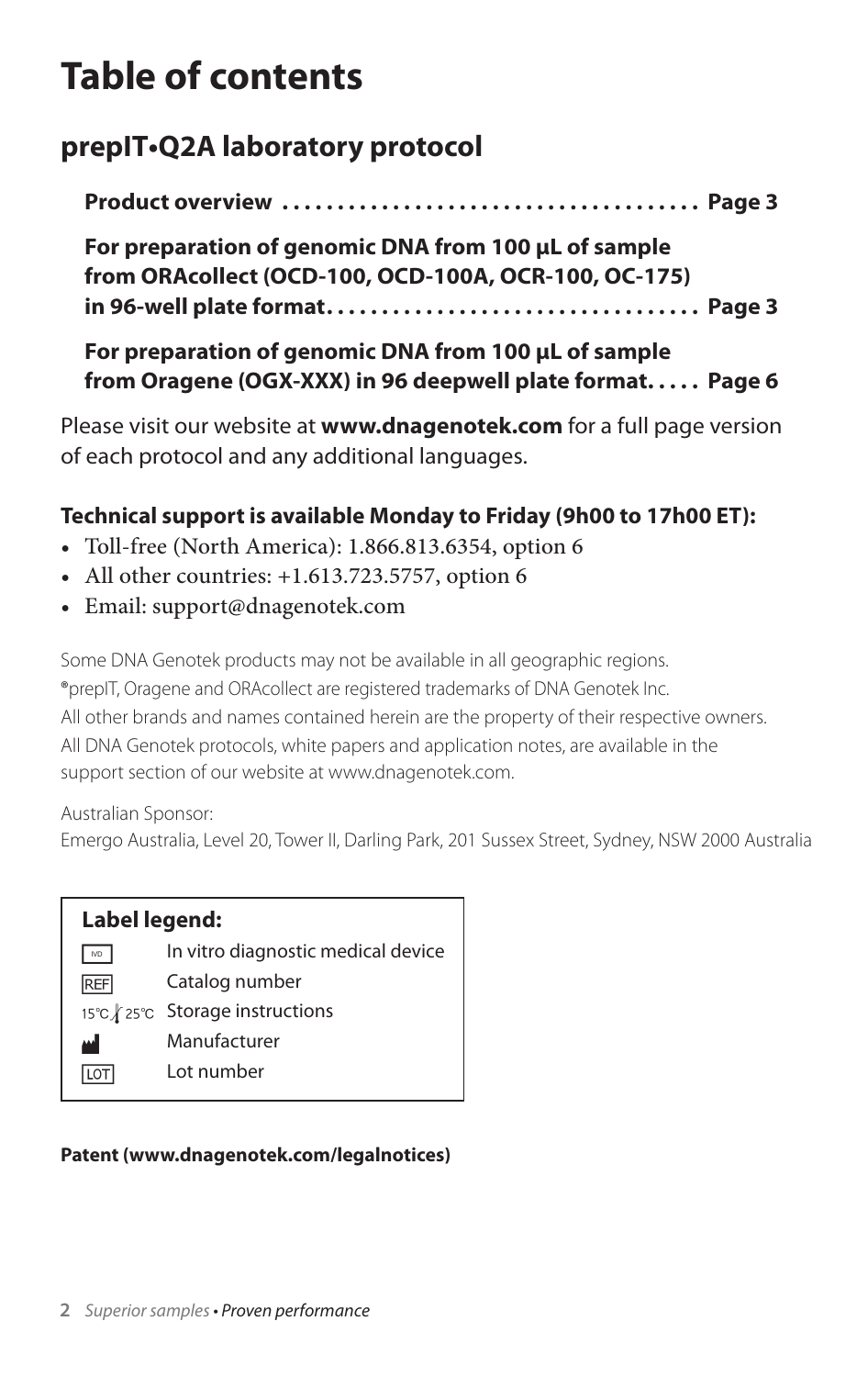## **prepIT®•Q2A product overview**

#### **For preparation of genomic DNA from ORAcollect® and Oragene®**

prepIT®•Q2A will enable a rapid, liquid-based removal of inhibitors found in saliva samples collected with ORAcollect® and Oragene® devices.

The following step-by-step protocols describes how to prepare genomic DNA for direct input into downstream applications:

#### **For preparation of genomic DNA from 100 µL of sample from ORAcollect (OCD-100, OCD-100A, OCR-100, OC-175) in 96-well plate format**

#### **prepIT•Q2A reagents included**

- Reagent AG (ref: PT-QAG-96 or PT-QAG-384)
- Reagent ST (ref: PT-QST-96 or PT-QST-384)

#### **Equipment and reagents required, not provided**

- Heating block for a 96-well plate at 75°C
- 96-well PCR plate
- Dilution reagent: 10mM Tris (pH 7.5 8.0), nuclease-free water or similar (as required)
- Proteinase K (> 30 mAU/mg activity) **(required for OCD-100A preparation only)**

#### **Proteinase K stock preparation:**

Prepare a 24 mg/mL stock solution by dissolving lyophilized Proteinase K in nuclease-free water. Store in aliquots at -20°C. 1 mL stock solution is sufficient for 500 sample preparations.

• 96-well storage plate

#### **Warning and precautions**

**Precaution:** Use Reagent ST in a well-ventilated area. Keep container closed when not in use. See MSDS at www.dnagenotek.com

#### **Product use limitations**

Use prepIT•Q2A only as directed in this product handbook. This protocol is intended to be performed by an automated liquid handler. Consult your DNA Genotek representative for a manual version of this protocol.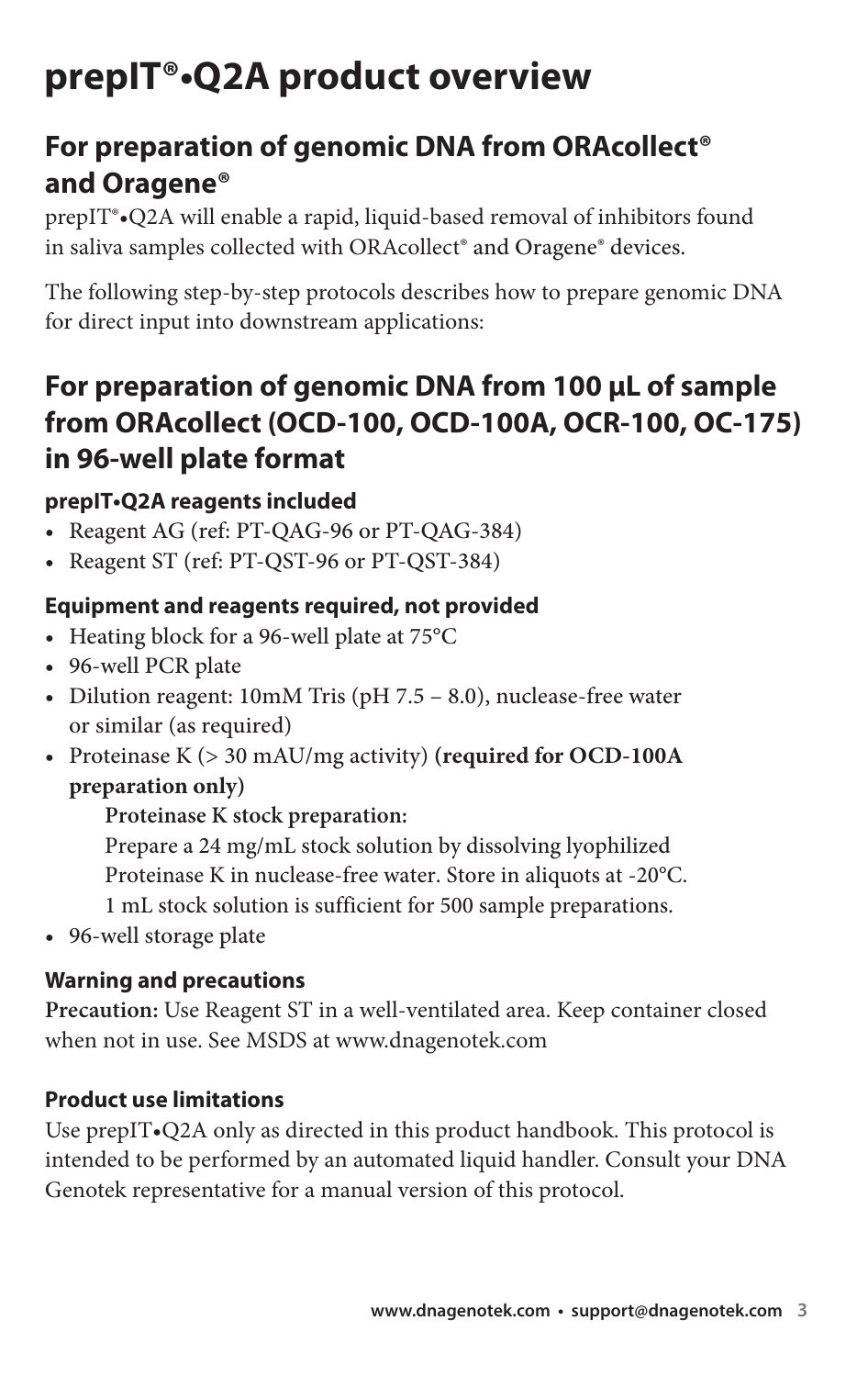#### **Procedure**

| <b>Purification steps</b>                                                                                                                                                                                                                | <b>Notes</b>                                                                                                                                                                                                  |
|------------------------------------------------------------------------------------------------------------------------------------------------------------------------------------------------------------------------------------------|---------------------------------------------------------------------------------------------------------------------------------------------------------------------------------------------------------------|
| 1. Transfer a 100 µL aliquot of<br>each ORAcollect sample to<br>a 96-well plate.                                                                                                                                                         |                                                                                                                                                                                                               |
| 2. This step applies to OCD-100A<br><b>ONLY.</b> Proceed to Step 3 if<br>preparing OCR-100, OC-175 or<br>OCD-100 samples.<br>Add 2 µL of a 24 mg/mL<br>Proteinase K (PK) suspension.<br>Mix by pipetting 5x with<br>volume set at 80 µL. | • See Proteinase K stock preparation<br>instructions on page 3.                                                                                                                                               |
| 3. Heat the plate at 75°C for<br>20 minutes.                                                                                                                                                                                             | • This heat treatment is essential.<br>Failure to adhere to these parameters<br>will negatively impact performance<br>on downstream assay.<br>· Samples can remain unsealed during<br>heating.                |
| 4. Add 10 µL of Reagent AG.                                                                                                                                                                                                              |                                                                                                                                                                                                               |
| 5. Add 20 µL of Reagent ST and mix<br>thoroughly by pipetting 12x with<br>volume set at 100 µL.                                                                                                                                          | • Use in a well ventilated area, keep bottle<br>closed when not in use. Reagent has a<br>noticeable aroma.<br>• Thorough mixing is required to ensure<br>sufficient removal of impurities from<br>the sample. |
| 6. Incubate the samples<br>undisturbed at room<br>temperature for 15 minutes.                                                                                                                                                            | • A phase separation will occur in this step.<br>The upper phase contains DNA.<br>• This step may alternatively be<br>performed manually by centrifuge<br>at 2,500 $\times$ q for 2 minutes.                  |
| 7. Transfer 25 µL of the upper phase<br>to a 96-well storage plate.                                                                                                                                                                      | . Be careful not to disturb the bottom<br>phase as it contains impurities.<br>• DNA is fully prepared at this point.                                                                                          |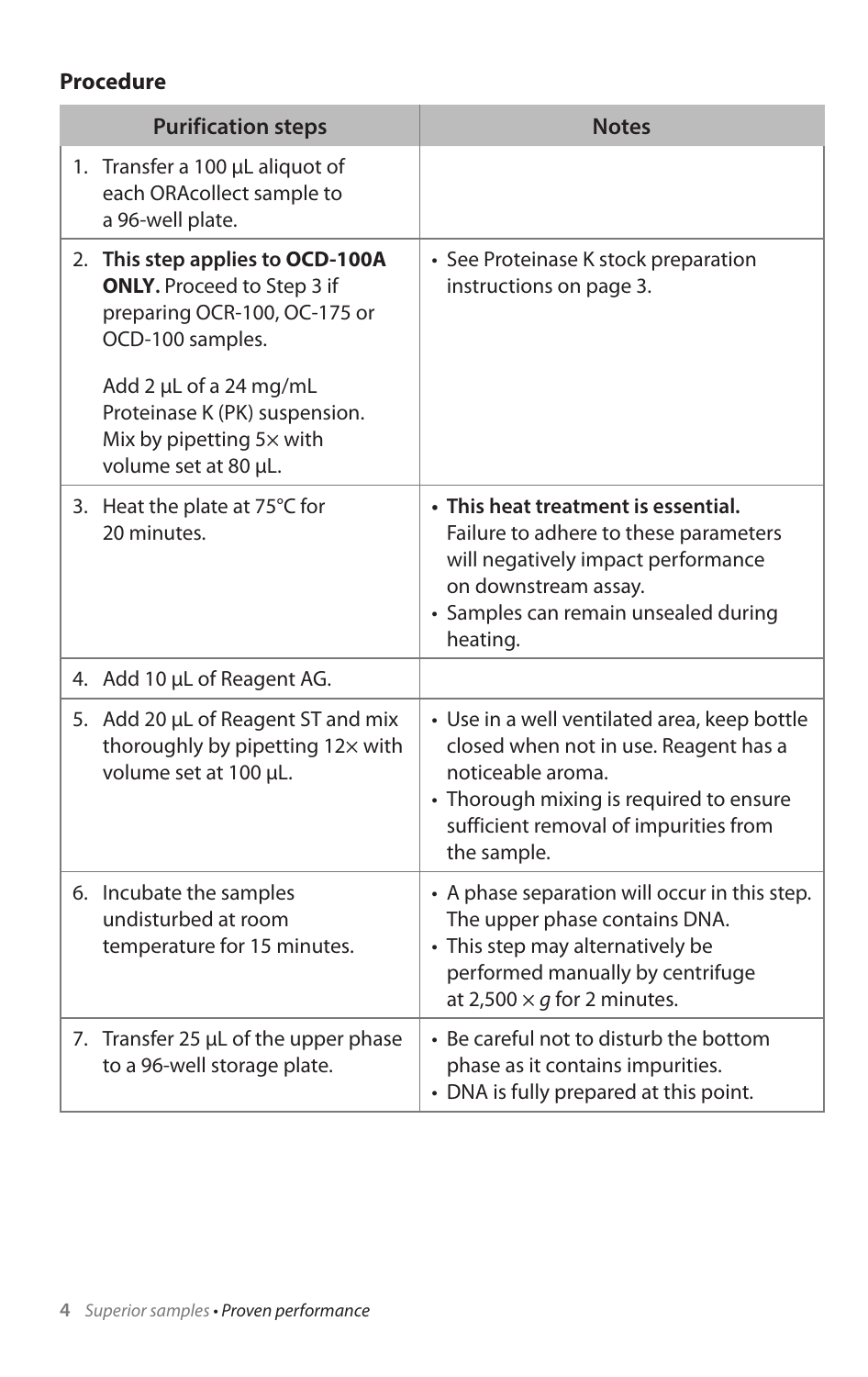| <b>Purification steps</b>                                                                      | <b>Notes</b>                                                                                                                                                                                                                                                                                                                                                                                                                           |
|------------------------------------------------------------------------------------------------|----------------------------------------------------------------------------------------------------------------------------------------------------------------------------------------------------------------------------------------------------------------------------------------------------------------------------------------------------------------------------------------------------------------------------------------|
| 8. Proceed directly to assay.                                                                  | • A dilution may be required for optimal<br>assay performance. See suggested<br>dilution reagents in the equipment<br>and reagents section on page 3.<br>• Samples are not suitable for DNA purity<br>assessment by spectrophotometry due<br>to reagent interference.<br>• If DNA quantification is desired,<br>quantification should be performed<br>by a fluorescent assay, such as with<br>PicoGreen <sup>®</sup> or SYBR® Green I. |
| 9. Prepared DNA can be stored at<br>4°C for up to 1 week or at -20°C<br>for long-term storage. | • Ensure tube or plate are properly sealed<br>to prevent evaporation.                                                                                                                                                                                                                                                                                                                                                                  |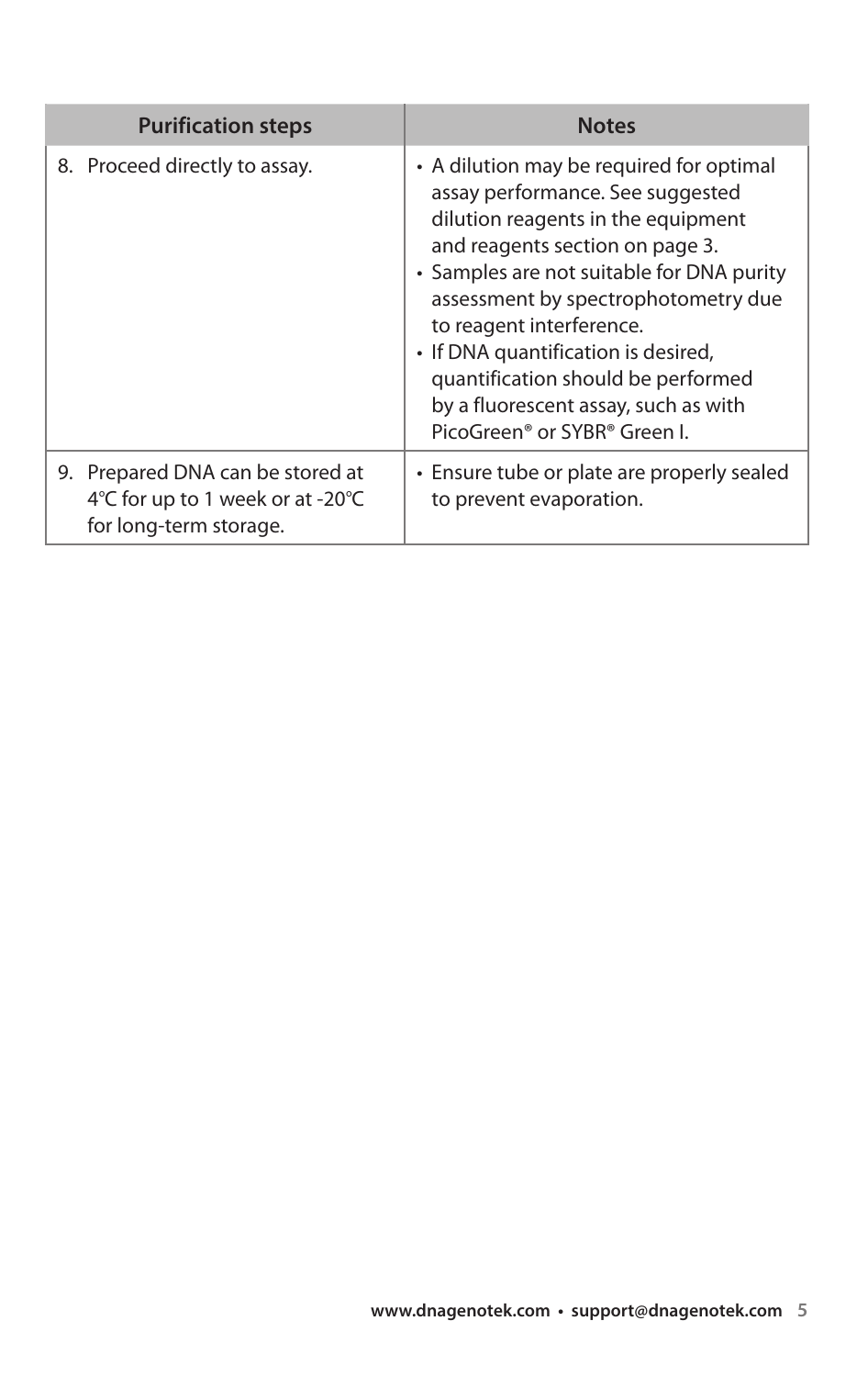#### **For preparation of genomic DNA from 100 µL of sample from Oragene (OGX-XXX) in 96 deepwell plate format**

#### **prepIT•Q2A reagents included**

- Reagent AG (ref: PT-QAG-96 or PT-QAG-384)
- Reagent ST (ref: PT-QST-96 or PT-QST-384)

#### **Equipment and reagents required, not provided**

- Air or water incubator at 50°C
- 96 deepwell heating block at 75°C
- 96 deepwell plates (e.g., Abgene™ 1.2 mL round bottom, AB-0564)
- Vortexer at 1,300 rpm
- Dilution reagent: 10mM Tris (pH 7.5 8.0), nuclease-free water or similar (as required)
- 96-well storage plate

#### **Warning and precautions**

**Precaution:** Use Reagent ST in a well-ventilated area. Keep container closed when not in use. See MSDS at www.dnagenotek.com

#### **Product use limitations**

Use prepIT•Q2A only as directed in this product handbook. This protocol is intended to be performed by an automated liquid handler. Consult your DNA Genotek representative for a manual version of this protocol.

#### **Procedure**

| <b>Purification steps</b>          | <b>Notes</b>                             |
|------------------------------------|------------------------------------------|
| 1. Mix the sample by inverting the | • This is to ensure that viscous samples |
| capped tube 5x.                    | are properly mixed.                      |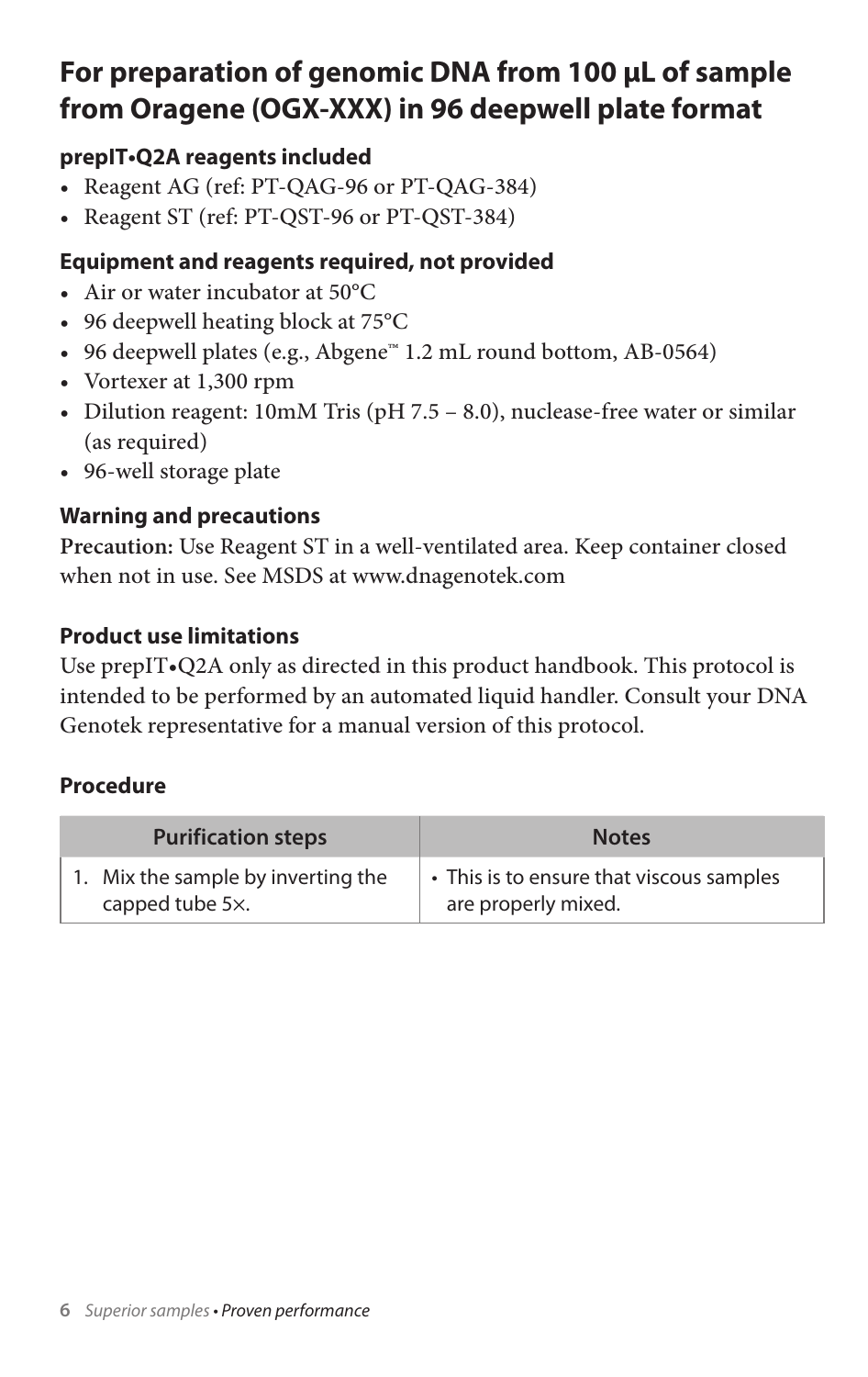| <b>Purification steps</b>                                                                                                             | <b>Notes</b>                                                                                                                                                                                                                                                                                                                                                                                                                                                                                                                                                                                                   |
|---------------------------------------------------------------------------------------------------------------------------------------|----------------------------------------------------------------------------------------------------------------------------------------------------------------------------------------------------------------------------------------------------------------------------------------------------------------------------------------------------------------------------------------------------------------------------------------------------------------------------------------------------------------------------------------------------------------------------------------------------------------|
| 2. Incubate the sample at 50°C in a<br>water incubator for a minimum of<br>1 hour or in an air incubator for a<br>minimum of 2 hours. | • This heat-treatment step is essential to<br>ensure that DNA is adequately released<br>and that nucleases are permanently<br>inactivated.<br>• The entire sample must be incubated<br>in the original collection tube before<br>aliquoting to ensure sample homogeneity.<br>• This incubation step may be performed<br>at any time after sample is collected and<br>before it is purified.<br>• The sample may be incubated at 50°C<br>overnight if it is more convenient.<br>• A longer time is required in an air<br>incubator because temperature<br>equilibration is slower than in a<br>water incubator. |
| 3. Transfer a 100 µL aliquot<br>of each Oragene sample to<br>a 96 deepwell plate.                                                     |                                                                                                                                                                                                                                                                                                                                                                                                                                                                                                                                                                                                                |
| 4. Heat the 96 deepwell plate at<br>75°C for 10 minutes                                                                               | . This heat treatment is essential.<br>Failure to adhere to these parameters<br>will negatively impact performance<br>on downstream assay.<br>· Samples can remain unsealed during<br>heating.                                                                                                                                                                                                                                                                                                                                                                                                                 |
| 5. Add 10 µL of Reagent AG.                                                                                                           |                                                                                                                                                                                                                                                                                                                                                                                                                                                                                                                                                                                                                |